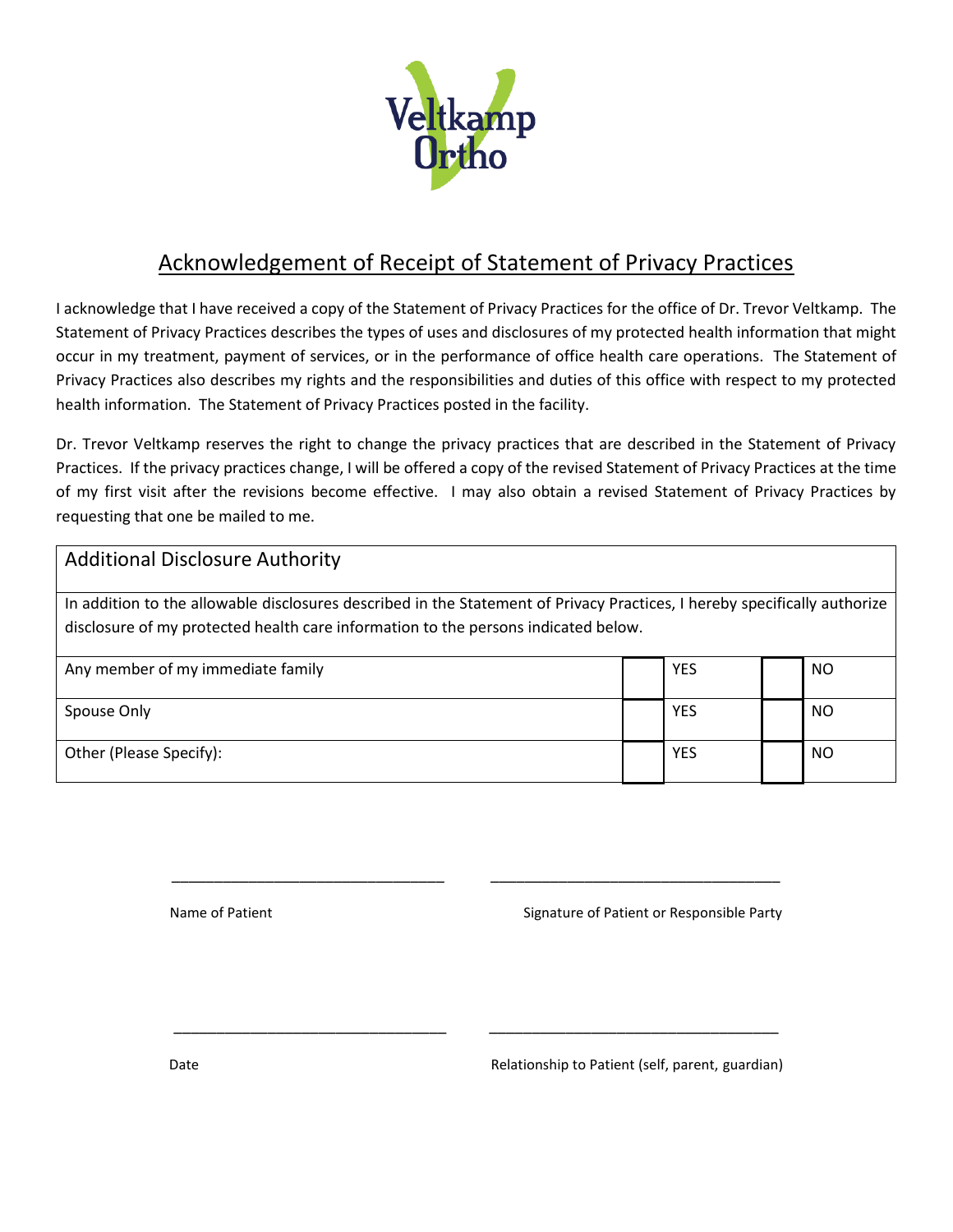## **TREVOR T. VELTKAMP, DDS, MS, PS SPECIALIST IN ORTHODONTICS**

| 3400 Squalicum Parkway Suite 105 Bellingham                                                                                                                                                                                                                                                                                                            | (360) 676-2770   Fax (360) 756-8946 |  |  |  |  |  |  |  |
|--------------------------------------------------------------------------------------------------------------------------------------------------------------------------------------------------------------------------------------------------------------------------------------------------------------------------------------------------------|-------------------------------------|--|--|--|--|--|--|--|
| 1610 Grover Street C-1 Lynden                                                                                                                                                                                                                                                                                                                          | www.veltkamportho.com               |  |  |  |  |  |  |  |
| <b>Patient Information</b>                                                                                                                                                                                                                                                                                                                             | Date:                               |  |  |  |  |  |  |  |
|                                                                                                                                                                                                                                                                                                                                                        |                                     |  |  |  |  |  |  |  |
|                                                                                                                                                                                                                                                                                                                                                        |                                     |  |  |  |  |  |  |  |
|                                                                                                                                                                                                                                                                                                                                                        |                                     |  |  |  |  |  |  |  |
| Cell Phone________________________________Home Phone____________________________Work Phone____________________                                                                                                                                                                                                                                         |                                     |  |  |  |  |  |  |  |
|                                                                                                                                                                                                                                                                                                                                                        |                                     |  |  |  |  |  |  |  |
| Whom may we thank for referring you to our office? _________________________Dentist___________________________                                                                                                                                                                                                                                         |                                     |  |  |  |  |  |  |  |
| Spouse/Children seen by Dr. Veltkamp: Manual Children Content Content Children Seen by Dr. Veltkamp:                                                                                                                                                                                                                                                   |                                     |  |  |  |  |  |  |  |
|                                                                                                                                                                                                                                                                                                                                                        |                                     |  |  |  |  |  |  |  |
| <b>Responsible Party Information</b>                                                                                                                                                                                                                                                                                                                   |                                     |  |  |  |  |  |  |  |
|                                                                                                                                                                                                                                                                                                                                                        | Single/Married/Divorced/Separated   |  |  |  |  |  |  |  |
|                                                                                                                                                                                                                                                                                                                                                        |                                     |  |  |  |  |  |  |  |
|                                                                                                                                                                                                                                                                                                                                                        |                                     |  |  |  |  |  |  |  |
|                                                                                                                                                                                                                                                                                                                                                        |                                     |  |  |  |  |  |  |  |
|                                                                                                                                                                                                                                                                                                                                                        |                                     |  |  |  |  |  |  |  |
|                                                                                                                                                                                                                                                                                                                                                        |                                     |  |  |  |  |  |  |  |
| <b>Orthodontic Insurance Information</b>                                                                                                                                                                                                                                                                                                               |                                     |  |  |  |  |  |  |  |
|                                                                                                                                                                                                                                                                                                                                                        |                                     |  |  |  |  |  |  |  |
|                                                                                                                                                                                                                                                                                                                                                        |                                     |  |  |  |  |  |  |  |
|                                                                                                                                                                                                                                                                                                                                                        |                                     |  |  |  |  |  |  |  |
|                                                                                                                                                                                                                                                                                                                                                        |                                     |  |  |  |  |  |  |  |
| Do you have Dual Coverage? Yes No                                                                                                                                                                                                                                                                                                                      |                                     |  |  |  |  |  |  |  |
| 2 <sup>nd</sup> Insured's Name 2010 10 Name 2010 10 Name 2010 10 Name 2010 10 Name 2010 10 Name 2010 10 Name 2010 10 Name 2010 10 Name 2010 10 Name 2010 10 Name 2010 10 Name 2010 10 Name 2010 10 Name 2010 10 Name 2010 10 Name 2010 1                                                                                                               |                                     |  |  |  |  |  |  |  |
|                                                                                                                                                                                                                                                                                                                                                        |                                     |  |  |  |  |  |  |  |
| Insurance Co Address and the contract of the contract of the contract of the contract of the contract of the contract of the contract of the contract of the contract of the contract of the contract of the contract of the c<br>If I pursue treatment with Veltkamp Orthodontics, I authorize them to bill and collect insurance funds on my behalf. |                                     |  |  |  |  |  |  |  |
|                                                                                                                                                                                                                                                                                                                                                        |                                     |  |  |  |  |  |  |  |
| Signature                                                                                                                                                                                                                                                                                                                                              | Date                                |  |  |  |  |  |  |  |
|                                                                                                                                                                                                                                                                                                                                                        |                                     |  |  |  |  |  |  |  |
| <b>Dental History</b>                                                                                                                                                                                                                                                                                                                                  |                                     |  |  |  |  |  |  |  |
|                                                                                                                                                                                                                                                                                                                                                        |                                     |  |  |  |  |  |  |  |
| 1. Have there been injuries to the face, mouth, or teeth?                                                                                                                                                                                                                                                                                              | <b>Yes</b><br>No                    |  |  |  |  |  |  |  |
| 2. Does the patient have any speech problems?                                                                                                                                                                                                                                                                                                          | Yes<br>No                           |  |  |  |  |  |  |  |
| 3. Have you been informed of any missing or extra permanent teeth?                                                                                                                                                                                                                                                                                     | Yes.<br>No                          |  |  |  |  |  |  |  |
| 4. Has any previous orthodontic treatment been rendered?                                                                                                                                                                                                                                                                                               | No<br>Yes                           |  |  |  |  |  |  |  |
| 5. Does the patient suffer from any jaw joint problems (pain, clicking, popping, etc.)?                                                                                                                                                                                                                                                                | Yes<br>No                           |  |  |  |  |  |  |  |
| <b>Emergency Information</b>                                                                                                                                                                                                                                                                                                                           |                                     |  |  |  |  |  |  |  |
|                                                                                                                                                                                                                                                                                                                                                        |                                     |  |  |  |  |  |  |  |
| Name of Emergency Contact                                                                                                                                                                                                                                                                                                                              | Phone <u>____________</u>           |  |  |  |  |  |  |  |
|                                                                                                                                                                                                                                                                                                                                                        |                                     |  |  |  |  |  |  |  |